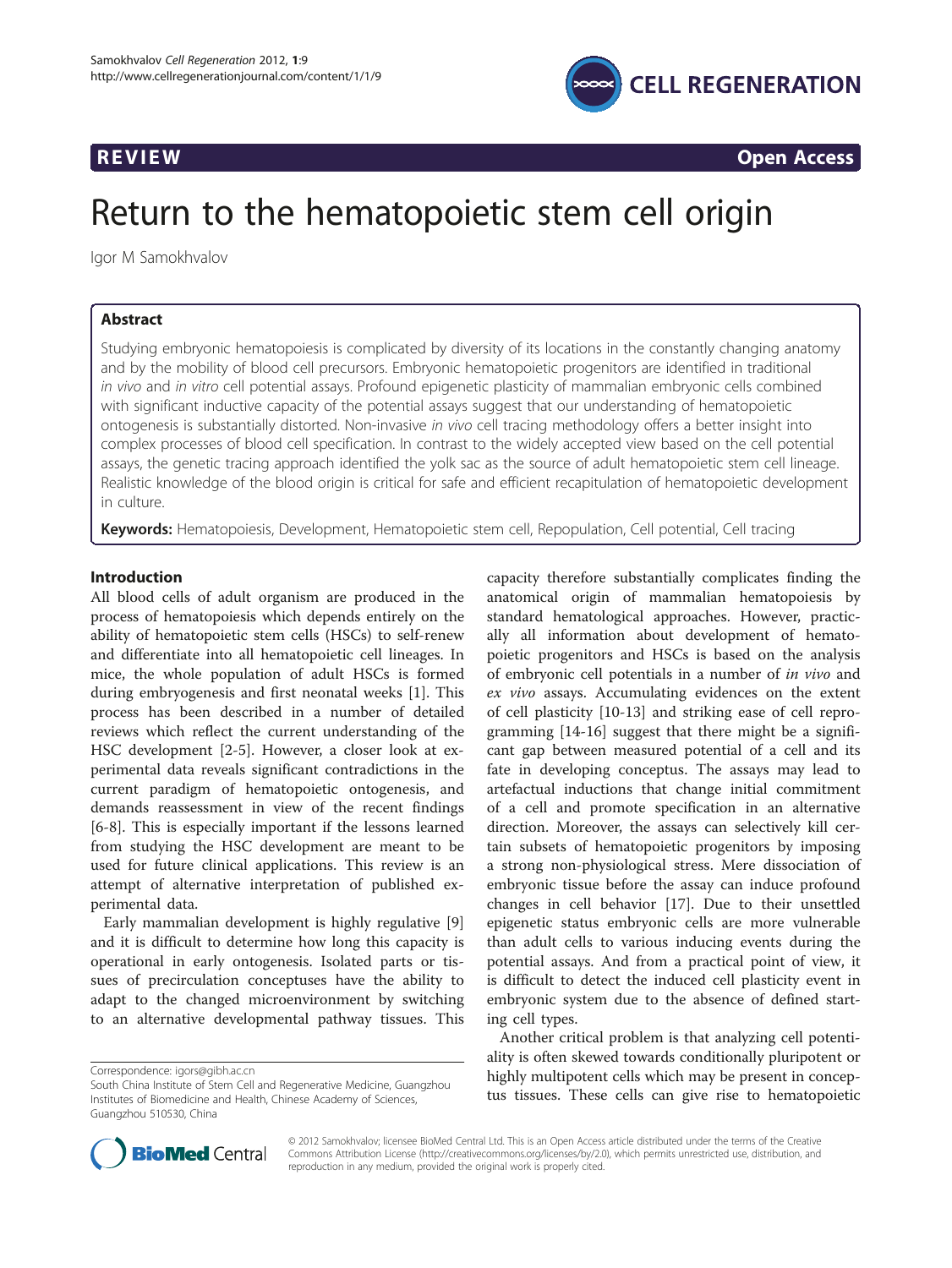progeny in a process similar to embryonic stem (ES) cell differentiation, and the term of the hematopoietic progenitor or even the HSC might be falsely awarded to a cell which is not committed to differentiate into blood in vivo.

For molecular studies, the classical hematological assays are valuable since they outline the emerging potentials during progressive mesoderm specification. However, the cell potential dynamics are unlikely to accurately describe developmental processes. The potential data may prove misleading if we are to recapitulate in vitro the natural sequence of embryonic cell inductions and maturations from such epiblast cell surrogates as ES or iPS cells.

# Terms and definitions

Controversy surrounding the issue of mammalian blood origin to a large extent results from the confusion with the understanding and interpretation of basic terms and definitions. One of these, "definitive HSC", has to designate cells which self-renew and produce committed hematopoietic progenitors at a suitable site of hematopoiesis. Definitive HSCs (dHSCs) are detected using their ability to serially repopulate normal, i.e. nonimmunodeficient or otherwise genetically compromised, myeloablated recipients. However, it remains an open issue that some fetal cells may display the HSC potential even in a stringent repopulation assay but do not function as dHSCs in situ. It has been difficult to determine when dHSCs start to generate blood lineages in conceptus due to retrospective way of the HSC definition. In the repopulation assay tested cells are introduced into the severely conditioned environment of mouse recipient and their progeny is traced for several months to confirm the long-term repopulation potential. It is possible that apparent stem cell potential of a tested cell population is actually induced within the recipient hematopoietic system and a few newly generated HSCs are efficiently selected for survival. First dHSC potential is found at embryonic day 10.5-11.0 (E10.5-E11.0), when the low-level adultrecipient repopulating activity is first detected in the aorta-gonads-mesonephros (AGM) region [[18\]](#page-8-0). However, there is no evidence that these cells actually function as typical HSCs at this stage in vivo, i.e. self-renew and clonally differentiate into a number of blood lineages. On the contrary, blood cell generation does not occur [[19,20](#page-8-0)], and cell proliferation in general has been found to be very low in the AGM region at this stage [\[21](#page-8-0)]. At E11.5-12.5 dHSCs expand in fetal liver and possibly in placenta. Again, we can say only about the expansion of a potential, but not about the expansion of the stem cell function. The fetal liver hematopoiesis (mainly erythropoiesis) is substantially

increased at this stage, although this might be accomplished mainly by unipotent or oligopotent progenitors lacking the crucial self-renewal capacity [[2](#page-7-0)].

To circumvent the difficulty with staging the onset of dHSC function, the term "HSC lineage" can be introduced or redefined. In developmental hematology this term describes all developmental history of strictly defined dHSCs starting from the earliest mesodermal precursor cells. Since early mammalian development is highly regulative it is necessary to exclude the zygote, blastomeres, inner cell mass (ICM) and epiblast cells from the HSC lineage. The lineage includes committed toward hematopoiesis mesodermal cells in early embryo, their progeny leading eventually to mature stem cells and which can be called pre-HSCs (intermediate cells ultimately giving rise to the initial dHSC population) and two major subtypes – fetal and adult – of dHSCs. Many members of the HSC lineage do not possess the HSC potential and cannot function as stem cells; they have to undergo specification, selection and maturation to become fully operative dHSCs. In the conceptus this lineage coexists with others, such as primitive erythroblasts, macrophages and megakaryocytes, and a number of definitive transient hematopoietic progenitor lineages in yolk sac, fetal liver and other fetal hematopoietic organs constituting the first wave of definitive hematopoiesis [\[22](#page-8-0)]. The relationship between all these conceptal hematopoietic cell lineages is unclear, though recent cell tracing experiments point to the probability that all these lineages have common mesodermal precursors [[6,8\]](#page-7-0).

Another specific term which needs clarification is "de novo hematopoiesis". The purpose of the term is to distinguish two distinct processes of blood cell formation: the hematopoiesis itself, i.e. generation of blood cells from an existing hematopoietic precursor, and differentiation of the lateral mesoderm into first cells which can be regarded as belonging to a blood cell lineage. The obvious difficulty in the definition is the uncertainty about criteria which can be used to define emerging cells as hematopoietic. Perhaps induction of molecular signatures similar to the early hematopoietic triade [[23\]](#page-8-0) can be chosen to distinguish this type of hematopoiesis. The term reflects an objective process of primary blood generation in the conceptus, whereas the expansion and maturation of newly formed hematopoietic precursors can be defined as secondary developmental hematopoiesis which is distinct from the "classical" hematopoiesis initiated by mature hematopoietic progenitors or dHSCs. De novo hematopoiesis can be regarded as segregation of blood-committed cells from other mesodermal precursors. By definition, *de novo* hematopoiesis is always an autonomous process, whereas the secondary and "the classical" types of hematopoiesis are mostly non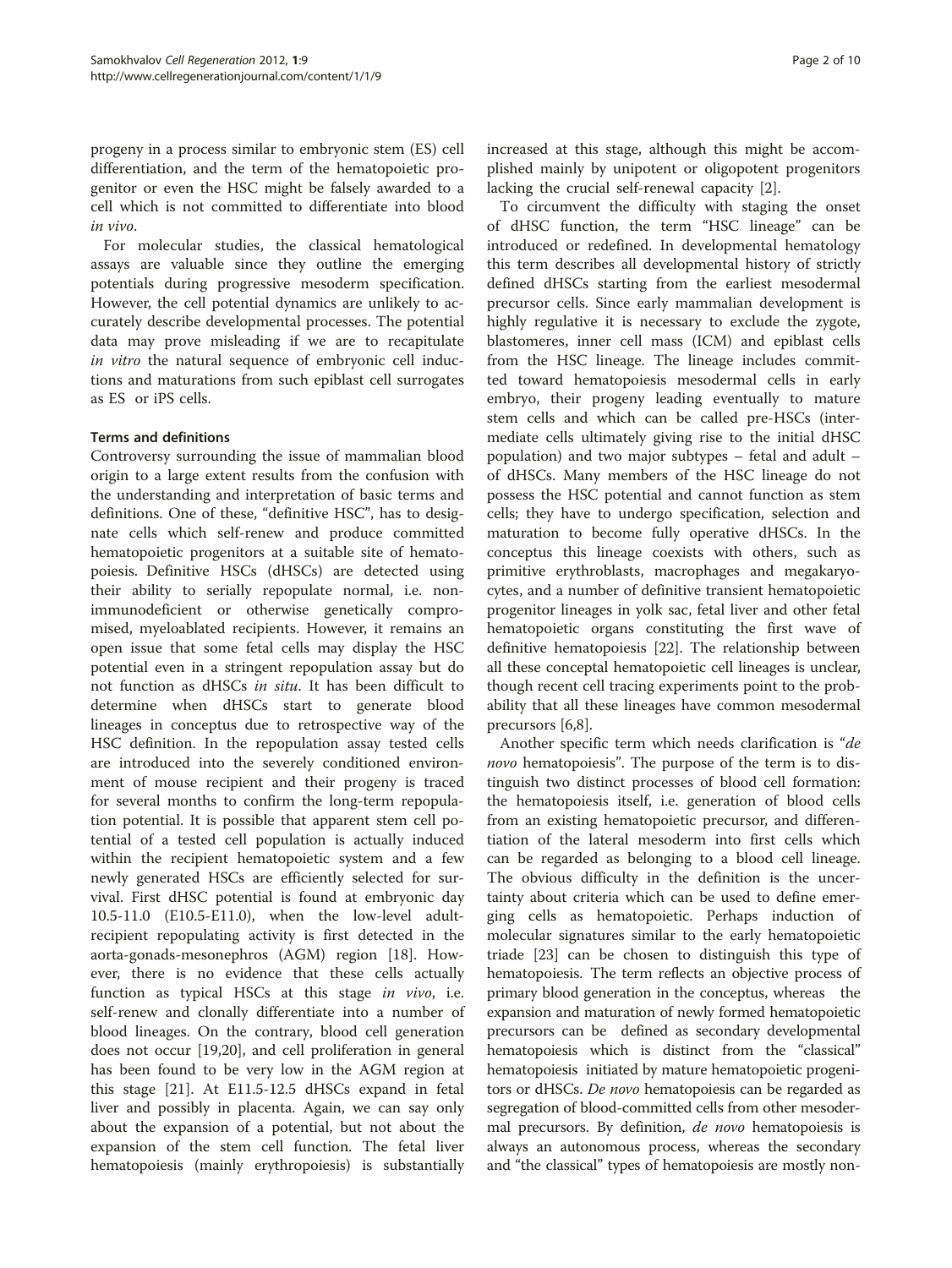autonomous and depend on immigration of progenitors from the sites of the primary or *de novo* hematopoiesis.

# Inadequate methodology

What an undifferentiated cell can do in an unnatural environment seems to depend entirely on the conditions used in an assay. A typical example is so-called random commitment of adult HSCs in methylcellulose (Mtc) cultures [[24,25\]](#page-8-0). When challenged in vitro by a combination of exogenous cytokines, freshly isolated HSCs that are capable of long-term multilineage repopulation of the recipient's hematopoietic system can spontaneously and randomly differentiate into lineage–committed hematopoietic progenitors and generate corresponding mature blood cells. Even highly purified HSCs easily form colonies of differentiated hematopoietic cells both in liquid and methylcellulose media supplemented with hematopoietic cytokines. Evidently, isolation of the stem cells from their native niche removes any inhibitory signaling and restores their capacity to respond to proliferation/differentiation cues. More than 90% of single CD150<sup>+</sup>CD48<sup>-</sup>CD41<sup>-c</sup>-kit<sup>+</sup>Sca-1<sup>+</sup>Lin<sup>-</sup> cells, which are essentially pure HSCs (1 in 3 cells gave long-term multilineage reconstitution) [\[26](#page-8-0)], formed mainly CFU-mix (colony forming unit – mixed) and CFU-GM (colony forming unit – granulocyte/ macrophage) in a standard Mtc assay [[26,27\]](#page-8-0). Around 80% of CD34─KSL cells gave rise to colonies of differentiated hematopoietic cells in the liquid cultures supplemented with cytokines [\[28\]](#page-8-0).

The potential of many early conceptus cells is essentially conditional. E9.0 yolk sac cells do not repopulate conditioned adult bone marrow, whereas they become functional after injection into conditioned newborn fetal liver [[29](#page-8-0),[30](#page-8-0)]. Cells from the E8.0-E8.5 yolk sac were by no means capable of rescuing hematopoiesis in irradiated adult recipients, but they gained the long-term engraftment activity after co-culture with the stromal cell line derived from the AGM region [\[31\]](#page-8-0). Cells freshly isolated from the paraaortic splanchnopleura (P-Sp) could not directly engraft the bone marrow of adult immunodeficient recipients, but they get a chance when cultured within the explant for several days [\[32,33](#page-8-0)]. Clearly, in the search for hematopoietic progenitors their putative precursors are often forced to undergo additional development. Could it occur also in the standard hematological assays?

There is direct experimental evidence of the gap between measured cell potential and the actual function of the hematopoietic precursors in developing embryo. Analyzed in an *in vitro* assay the hemangioblast potential was found mostly (75%) around the primitive streak [\[34](#page-8-0)] at the stage at which the mesodermal masses in the proximal yolk sac were clearly

committed to hematopoiesis and largely segregated from endothelial precursors located more distally in the yolk sac [[35,36\]](#page-8-0). Cell tracing experiments showed the absence of any perceptible hemangioblasts activity in vivo or in the cultured conceptus [[6,](#page-7-0)[37,38\]](#page-8-0). Apparently, when mesodermal cells are subjected to high concentration of VEGF and c-Kit ligand in culture, they generate cell colonies capable to differentiate into endothelial and blood cells, but in reality these two cell lineages segregate immediately after the emergence from the primitive streak. Differentiated definitive erythroid progenitors (CFU-E, colony forming units – erythroid) can be detected in the yolk sac already at E8.5 by standard methylcellulose assay [\[39](#page-8-0)]. The presence of these progenitors is a clear sign of terminal stages of active erythropoiesis, but the first mature definitive erythrocytes are detected in mouse embryo almost 4 days later [[40](#page-8-0)-[41\]](#page-8-0). The most feasible explanation is that some immature hematopoietic precursor cells which are not actually producing mature blood cells can nevertheless survive in the assay and differentiate into CFU-Es. These precursors in real development would need the environment of fetal liver to develop into the erythroid progenitors and possibly into other hematopoietic progenitors including HSCs.

The mentioned above notion of the absence of active hematopoiesis in the AGM region highlights the difference between the HSC potential and the HSC function. Fetal HSCs are known to actively proliferate [[1\]](#page-7-0) and normally stem cell proliferation is accompanied by their differentiation into committed hematopoietic progenitors. The failure of hematopoietic progenitor generation in the AGM region was explained by incompatibility of de novo generation of dHSCs with the secondary hematopoiesis [\[19](#page-8-0)]. Alternatively, the AGM cells that display stem cell potential in conditioned adult recipients may not be actually capable of performing the HSC function in embryo, but rather have reached an epigenetic status compatible with adult bone marrow inductive environment which allows them to survive and produce differentiated multilineage progeny. It is possible that only a very small fraction of the transplanted cell population is selected to survive and adapt to assay's microenvironment. Earlier precursor cells may be not prepared yet to survive the assays environments because they are not capable yet to recognize the maintenance or survival signals. The maturation, or directed epigenetic changes, would make them more suitable for the assays' challenges. In this view, the potential assays do not study the progenitor dynamics, instead they expose the sequence of epigenetic changes in the developing immature precursor cells which cannot be characterized yet as hematopoietic progenitors or stem cells.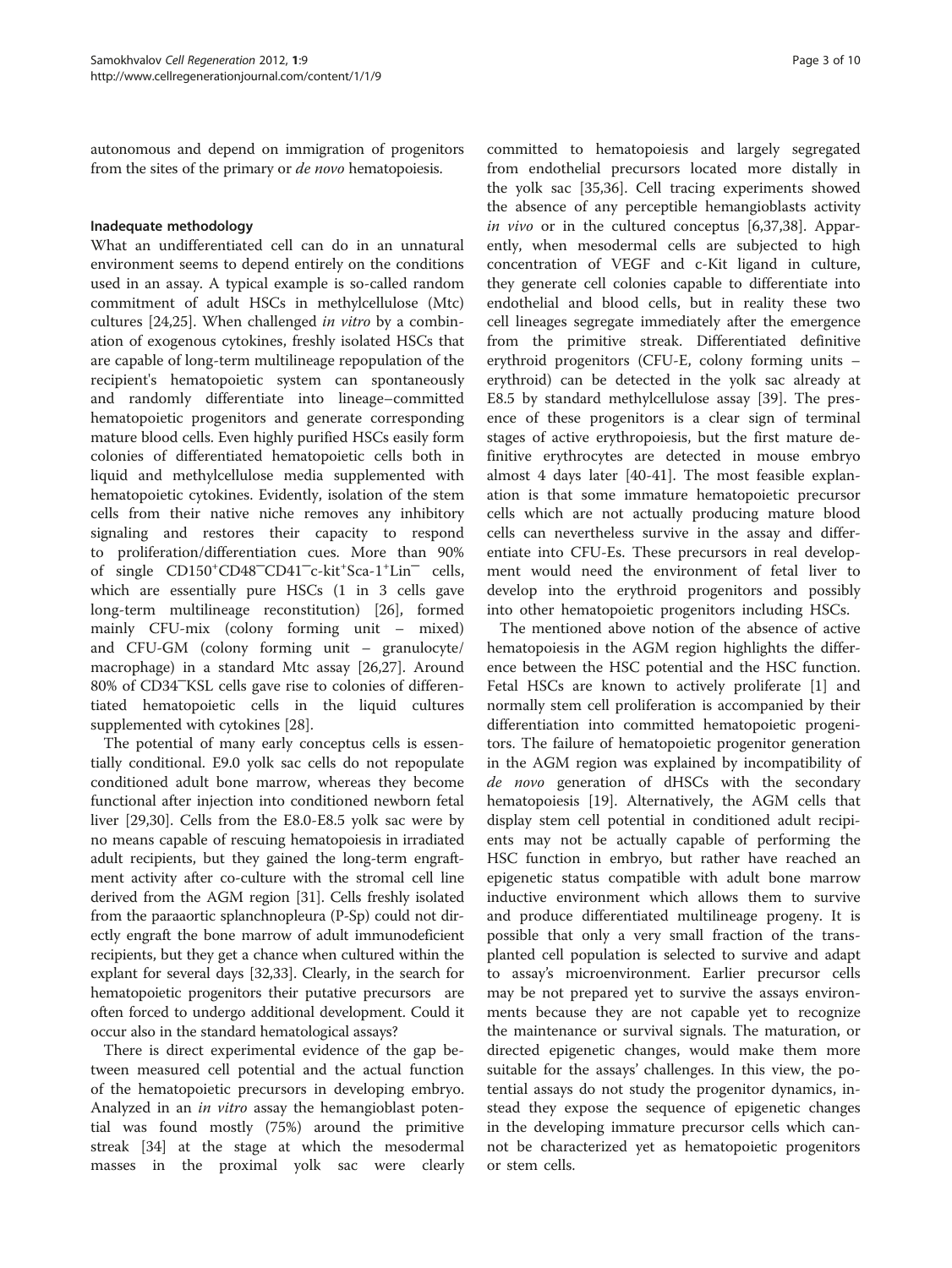The developmental hematology thus has to concentrate on discerning the "cellular pathways" which start from the emergence of lateral mesoderm and culminate in the formation of functional in situ dHSCs. The pathways have to be revealed through the analysis of the crosstalk between particular phenotypic and epigenetic state of the hematopoietic cells and corresponding inductive environments in the conceptus. An appropriate methodology for this is genetic cell tracing analysis performed in vivo, or in the long-term culture of midgestation mouse conceptuses, or during in vitro differentiation of human pluripotents cells.

# Problems with intraembryonic sites of de novo hematopoiesis

The central role in the HSC ontogenesis has been ascribed to the paraaortic splanchnopleura (P-Sp) which later transforms into the AGM region [[42](#page-8-0)]. It is generally thought that the intra-embryonic HSCs develop in close association with the ventral wall of the dorsal aorta, and perhaps with the endothelium of vitelline/umbilical arteries and placental vessels. This de novo hematopoiesis is believed to happen in hematopoietic intra-aortic clusters (HIACs) which are seen to be attached to the endothelium of big vessels during midgestation in mice and 5th week of gestation in human. Direct involvement of endothelial cells in the process has been postulated [\[43](#page-8-0)], and the concept of hemogenic endothelium has been developed [[44,45\]](#page-8-0). In a slightly different view, the autonomous source of the HSC lineage lies beneath dorsal aorta in subjacent mesenchyme [\[46](#page-8-0)], or in subaortic patches [\[47](#page-8-0)], so that developing pre-HSCs migrate towards lumen of aorta and eventually formed hemogenic clusters. The hemogenic endothelium hypothesis is currently getting wider support [\[4](#page-7-0)] though there is probably no big difference between these two models. The ancestral P-Sp region was reported to contain some cells of the HSC lineage, which seem to arise there autonomously. These cells are believed to become committed to develop into cells with some repopulation potential [[32,33\]](#page-8-0) at the time when aortic vasculogenesis takes place [\[40](#page-8-0)]. This means that some mesodermal precursors belonging to the HSC lineage could perform the incorporation into the endothelial layers of the aorta, and then would "transdifferentiate" into HIACs. However, this transdifferentiation would happen at the moment when dorsal aorta and other major vessels sustain a vigorous extension and remodeling in addition to the induction of intensive angiogenesis into adjacent tissues [[48\]](#page-8-0). It might be possible that cell clusters forming inside of big vessels, instead of being a product of local proliferation of hemogenic endothelium, are in fact involved in the development of vascular system. Indeed, endothelial cell proliferation in the floor of midgestation dorsal

aorta was reported to be minimal if not completely absent [\[49\]](#page-8-0). The emergence of HIACs in zebrafish was recently suggested to be associated with vascular remodeling [[50](#page-8-0)], and it still remains to be demonstrated whether HIACs contain cells with the dHSC potential.

There are two major problems with depicting the P-Sp as an early source of the HSC lineage. First, there is a substantial risk of primordial germ cells (PGCs) being involved in the manifestation of progenitor or stem cell activity. These cells at E8.5-E9.0 are located in the caudal part of P-Sp (where most of blood clonogenic activity was detected [\[32\]](#page-8-0)) being on the migration route from mesodermal layer into definitive endoderm of primitive gut [\[51,52\]](#page-8-0). The PGCs are conditionally pluripotent cells and have potential to differentiate in vitro into multiple hematopoietic lineages [[53,54\]](#page-8-0). One cannot therefore exclude a possibility that PGCs can display a HSC potential after being introduced into conditioned immunodeficient recipient. It is probably not a simple coincidence that PGCs arrive into the AGM region between E10.5-E11.0 [[55](#page-8-0)] when the first HSC potential is detected there. Similar to primitive blood cells the PGCs originate in extraembryonic mesoderm and share with developing hematopoietic cells the expression of such markers as c-Kit [\[51](#page-8-0)], CD31 (PECAM) [\[56,57\]](#page-8-0), integrin β1 [[58](#page-8-0)] and CXCR4 [\[59\]](#page-8-0). It is unclear to which extent the HSC potential can be attributed to PGC contamination in the E10.5-E11.0 AGM region since it is difficult to reliably separate HSC and PGC lineages at this stage.

There are other cells in early embryo which could develop HSC potential in hematopoietic assays. Mouse embryo gastrulation starts at E6.5 and continues until around E10.5, when caudal neuropore is finally closed [[60\]](#page-8-0). It is unclear whether primitive streak cells are capable to display a hematopoietic potential in hematological assays, but it is feasible that cells newly derived from epiblast may be prone to show a significant multipotentiality, even though they has been characterized as "committed" to one or another cell fate [\[61,62](#page-8-0)]. Primitive streak cells are also located in the caudal part of P-Sp and it is very difficult to separate them from the lateral mesoderm layer in the P-Sp explants. They might therefore contribute to the HSC/progenitor potential of intraembryonic cells.

The pivotal experiments supporting the AGM's role as an autonomous source of dHSCs includes short-term ex vivo organ culture of the AGM, fetal liver and the yolk sac [[63\]](#page-8-0). The AGM showed an extraordinary propensity for the expansion of the E10.5-E11.0 dHSC potential during the explant culture compared to fetal liver and yolk sac. Since the AGM microenvironment is not destroyed in the briefly cultured explant, one can think that most of HSC-inducing signals are preserved,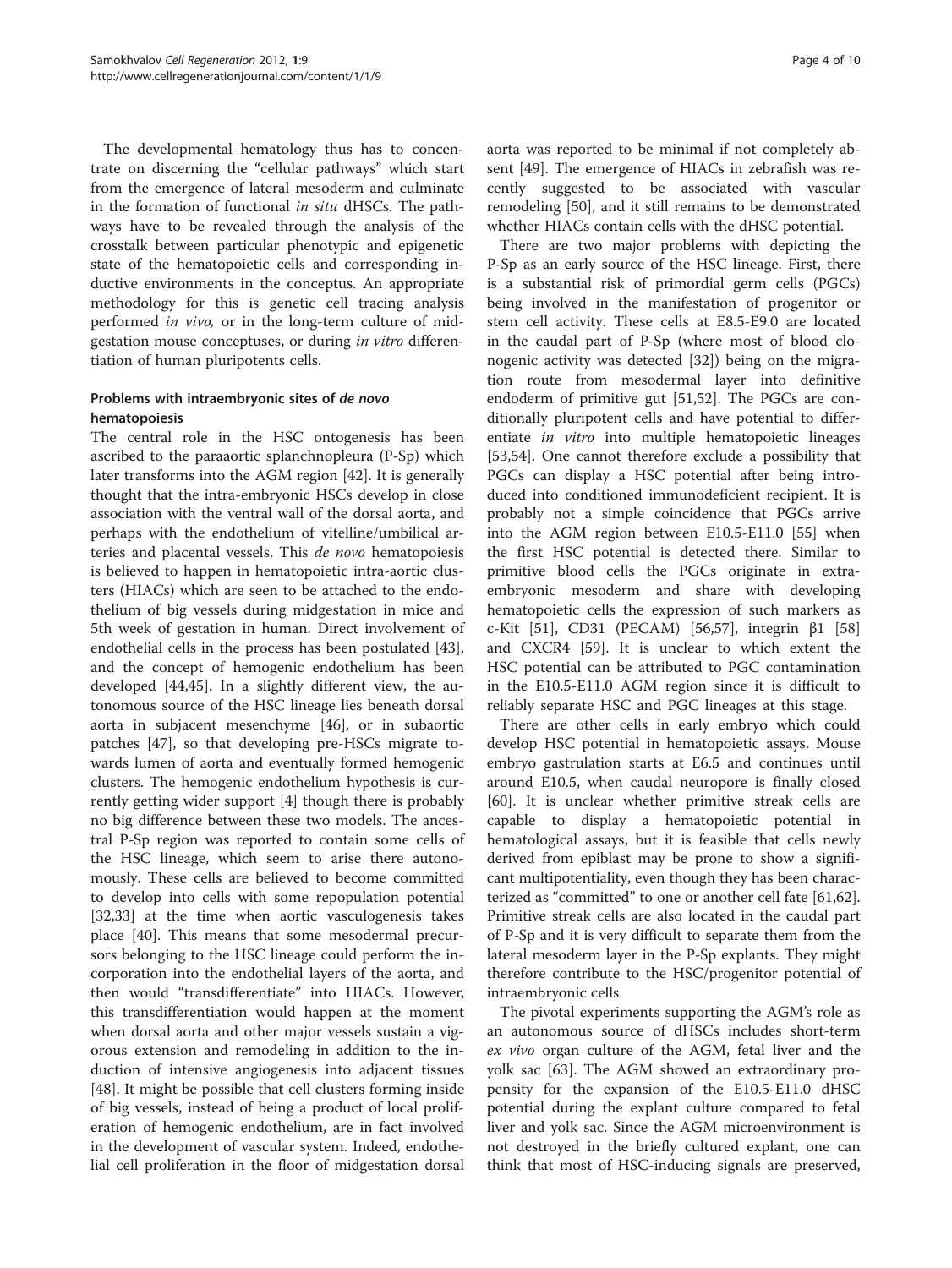<span id="page-4-0"></span>

creating appropriate conditions for accumulation of stem cell potential. This was the reason to suggest that the region was an autonomous intraembryonic site of dHSCs de novo generation. However, when an early E9.5 P-Sp/AGM was subjected to the explant culture no accumulation of the stem cell potential was observed [\[64](#page-9-0)]. If the AGM region is the autonomous source of HSCs, it would be reasonable to assume that the E9.5 explants should also generate dHSC potential in the same culture conditions. A number of plausible explanations can be put forward to explain the absence of the potential at the end of the E9.5 AGM explant culture, but if the "nascent pre-HSCs" are already present in the ancestral E8.0 P-Sp region [[33\]](#page-8-0), it would be difficult to accept them without reservations. The simplest and therefore most plausible explanation (apart from the PGC involvement) is that the stem cell precursors are not yet present in the AGM region before E9.5 but appear there later, in the period between E9.5 and E10.5, most likely immigrating from the yolk sac. This would explain why yolk sac does not accumulate the stem cell potential in the explant cultures [\[63](#page-8-0)[,64\]](#page-9-0): pre-HSCs are leaving the yolk sac environment probably because it is not suitable for induction or maintenance of the dHSC potential [[36\]](#page-8-0).

If dHSCs emerge from the floor of the dorsal aorta, they would require some local inductive signals emanating from adjacent intraembryonic tissues. However, HIAC-like cell clusters presumably possessing the dHSC potential appear at the same stages in umbilical and vitelline arteries [[49](#page-8-0),[65](#page-9-0)-[67\]](#page-9-0). Even though the vessels are directly connected to the dorsal aorta, they do not have the same potentially inductive tissues nearby. This would invoke two different mechanisms of de novo generation of dHSCs, unless HIAC cells can dissociate from the clusters, "roll" along the vasculature and re-attach to other endothelial beds.

#### The yolk sac reloaded

A number of recent publications may change the current understanding of developmental hematopoiesis [[6-8](#page-7-0)]. The rodent visceral yolk sac is a very prominent part of the conceptus and provides mechanical protection to the fetus at later stages of development and birth. Early in development, immediately after its formation, the visceral yolk sac serves as a primitive placenta for the short period of time [\[68](#page-9-0)]. The early yolk sac is formed by essentially simple bilaminar tissue consisting of extraembryonic lateral mesoderm and an adjacent layer of primitive visceral endoderm [\[35\]](#page-8-0). The yolk sac is quickly vascularized, and initial simple vascular plexus becomes fused with the embryo vasculature at the onset of blood circulation. When the circulation starts at E8.25-E8.5, the yolk sac vasculature begins to be remodeled eventually forming the yolk sac vascular system.

During gastrulation the extraembryonic mesoderm moves towards the ectoplacental cone and builds up significant cell masses in the proximal yolk sac region at around E7.5. These mesodermal cell masses accumulate globin during the day 9 of gestation (E8.0-E9.0) and develop into structures which are called the "blood islands" which look like reddish spots in the proximal part of dissected yolk sac. It has long been thought that inner cells of the islands become blood cells, whereas the external ones develop into endothelium [[69\]](#page-9-0). This, however, may not be the case. Detailed fluorescent immunohistochemical analysis of the early yolk sac revealed quite a different picture of extraembryonic mesoderm specification [[70\]](#page-9-0). The proximal mesodermal cell masses turned out to specialize almost exclusively into blood cells. Apparently, the proximal yolk sac is the first anatomical site of active *de novo* hematopoiesis in the conceptus. Emerging more distally vascular plexus was found to expand proximally and envelop emerging blood cells squeezing them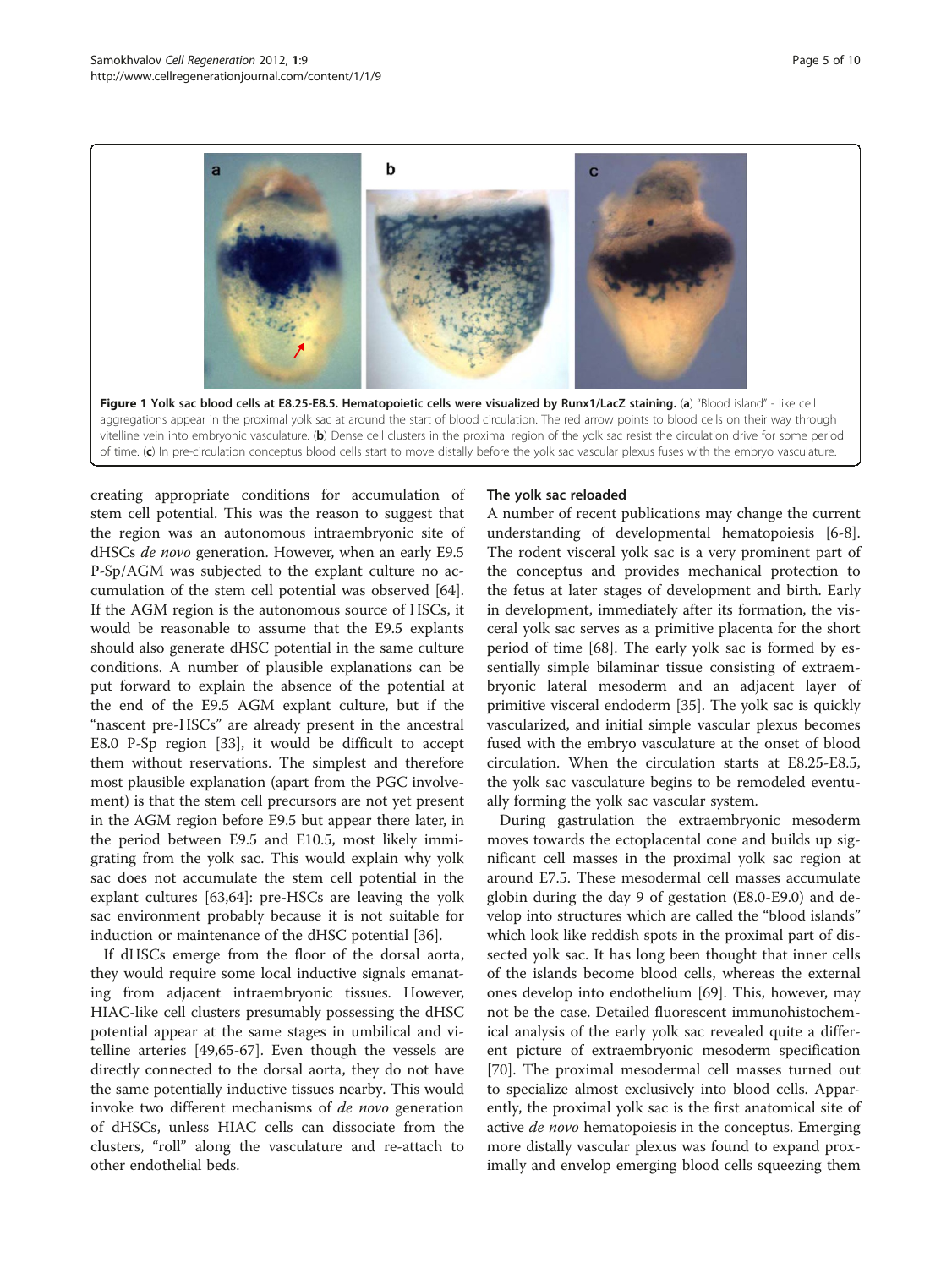<span id="page-5-0"></span>

the efficiency of cell labeling in the cell tracing studies [\[6](#page-7-0)].

inside of the newly formed vessels. Massive red spots of blood islands probably correspond to big cell aggregations that become later vascularized and release blood cells into developing vascular plexus (Figure [1a](#page-4-0)). Some cell clusters still look quite dense even when yolk sac becomes well vascularized (Figure [1b](#page-4-0)). These transient aggregations may give rise to  $Runx1^{high}$  clusters of definitive precursor cells, which presumably contain members of the HSC lineage [\[6](#page-7-0)]. A great majority of cells arising from the proximal mesodermal masses are primitive erythroblasts, and they start to spread distally before blood circulation is initiated (Figure [1c](#page-4-0)). These cells might be pushed by the large number of blood island cells which become non-adherent at E8.0-E8.5. Circulation significantly increases the spreading, but for some period of time most of red blood cells are still retained within the yolk sac [\[71\]](#page-9-0), which suggests that development of vasculature in the yolk sac substantially outpaces it in the embryo proper. Importantly, the cells with the definitive progenitor potential have significantly higher affinity to the yolk sac microenvironment at E9.5- E10.5 suggesting that the yolk sac works as temporary pre-liver niche for immature blood cells precursors [\[71](#page-9-0)]. Some of those precursors can be visualized by staining with CD41, and clusters of CD41<sup>bright</sup> cells can be seen at the early somite stage within blood island [\[70\]](#page-9-0). It is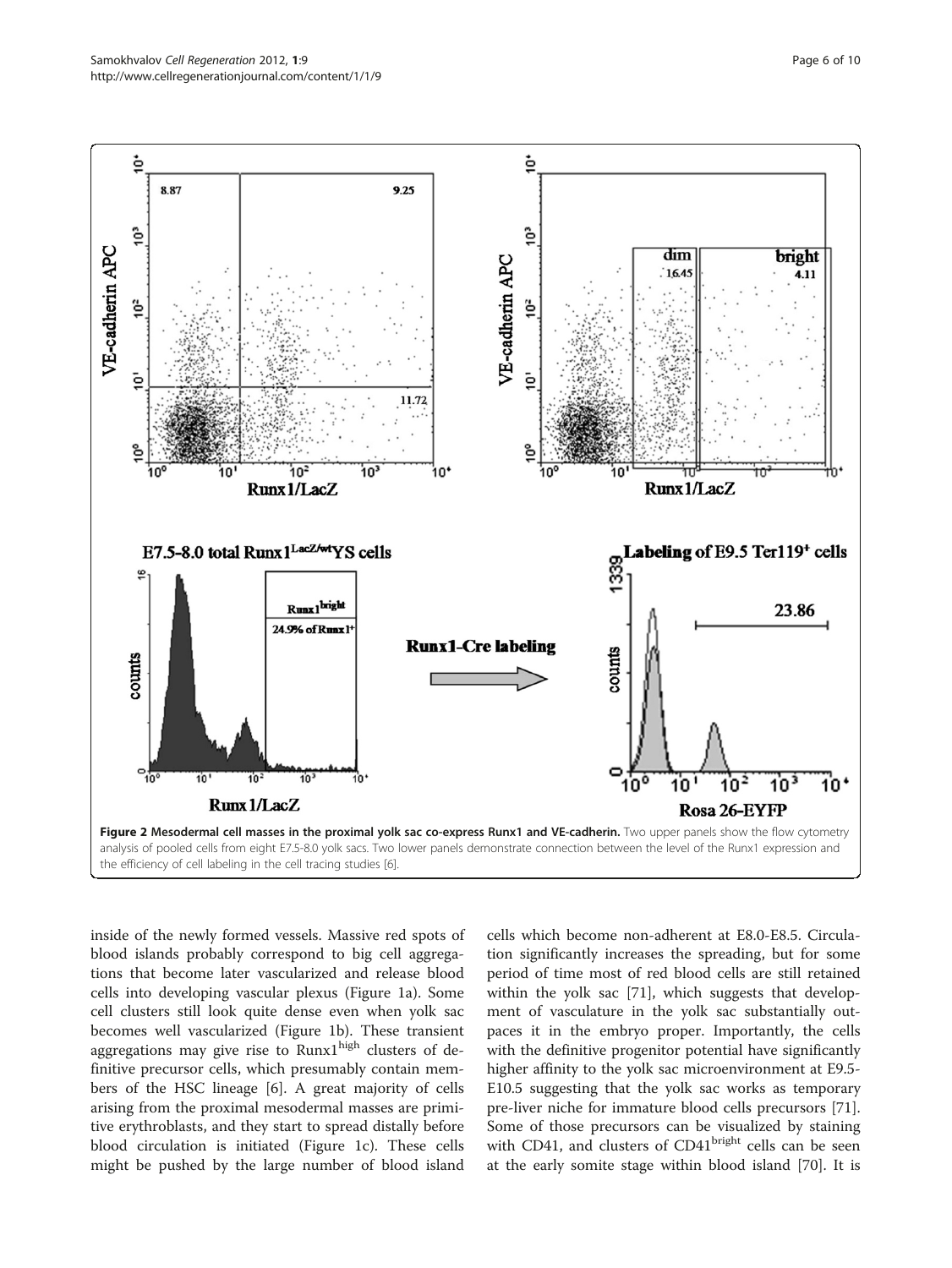<span id="page-6-0"></span>

possible that the CD41<sup>bright</sup> clusters correspond to the Runx $1^{high}$  cell aggregates detected at the same stage and in the same region by LacZ staining [\[6](#page-7-0)].

The proximal mesodermal cell masses recently were shown to coexpress a number of hematopoietic and endothelial markers [[8,](#page-7-0)[72\]](#page-9-0). Practically all Gata1- and majority of Runx1-positive cells in the mesodermal masses at the neural plate stage transiently coexpress VE-cadherin [\[8](#page-7-0)[,72,73\]](#page-9-0), the most specific marker of endothelial lineage. Gata1 and Runx1 are the key transcription factors for erythroid and entire definitive hematopoietic development, respectively [[74,75\]](#page-9-0). Slightly later at E7.75 (head hold stage), an embryonic globin marker of primitive erythroblasts is also transiently co-expressed with VE-cadherin apparently in the nascent embryonic red blood cells. It is unclear what function, if any, VE-cadherin is playing in the developing hematopoietic lineage, but the co-expression of the hematopoietic factors with VE-cadherin in non-endothelial cells suggests that unique epigenetic changes happen during de novo hematopoiesis. VE-cadherin<sup>+</sup>Runx1<sup>+</sup> cells were found to be the earliest definitive hematopoietic precursors [[8](#page-7-0)] and the co-expression is sustained for some period of time - about half of Runx1<sup>+</sup> YS cells are still VE-cadherinpositive at the neural fold stage (Figure [2](#page-5-0)). Interestingly, only about 25% of all Runx1-positive cells at the neural plate can be arbitrarily qualified as  $Runx1^{high}$  (Figure [2](#page-5-0)) which underscores cell heterogeneity of the developing blood islands. It remains to be investigated whether the level of Runx1 expression has a functional significance, but the Runx1<sup>high</sup> cells as preferable targets for Cre-dependent recombination in the Runx1-based cell tracing (Figure [2](#page-5-0)) eventually develop into adult hematopoietic cells including dHSCs [[6,8](#page-7-0)].

It is reasonable to assume that during hematopoietic specification the mesodermal masses are epigenetically distinct from both truly hematopoietic and endothelial cells as well as from "unspecified" or hemangioblast-like lateral mesoderm. The proximal yolk sac mesodermal masses therefore emerge as a unique cell population within developing conceptus. The endothelial marker expression at an early phase of mesoderm differentiation might reflect the default endothelial commitment of extraembryonic mesoderm [\[76](#page-9-0)], being a transient "leftover" from a more primitive developmental program [[77\]](#page-9-0), or it manifests yet unknown regulatory function of some endothelial markers in the hematopoietic development [[78\]](#page-9-0).

At about the same time the HSC lineage is being induced in the extraembryonic mesoderm cell masses [[6,8\]](#page-7-0). We do not know the characteristics of first cell belonging to the lineage, but it is tempting to see them as primitive phagocytic or macrophage-like cells. The early yolk sac was recently shown to be an independent source of microglia and skin dendritic cell lineages [\[7](#page-7-0)[,79\]](#page-9-0), and it would not be surprising if other adult macrophage lineages arise autonomously in the extraembryonic mesoderm. Along with oxygen supply, the embryonic blood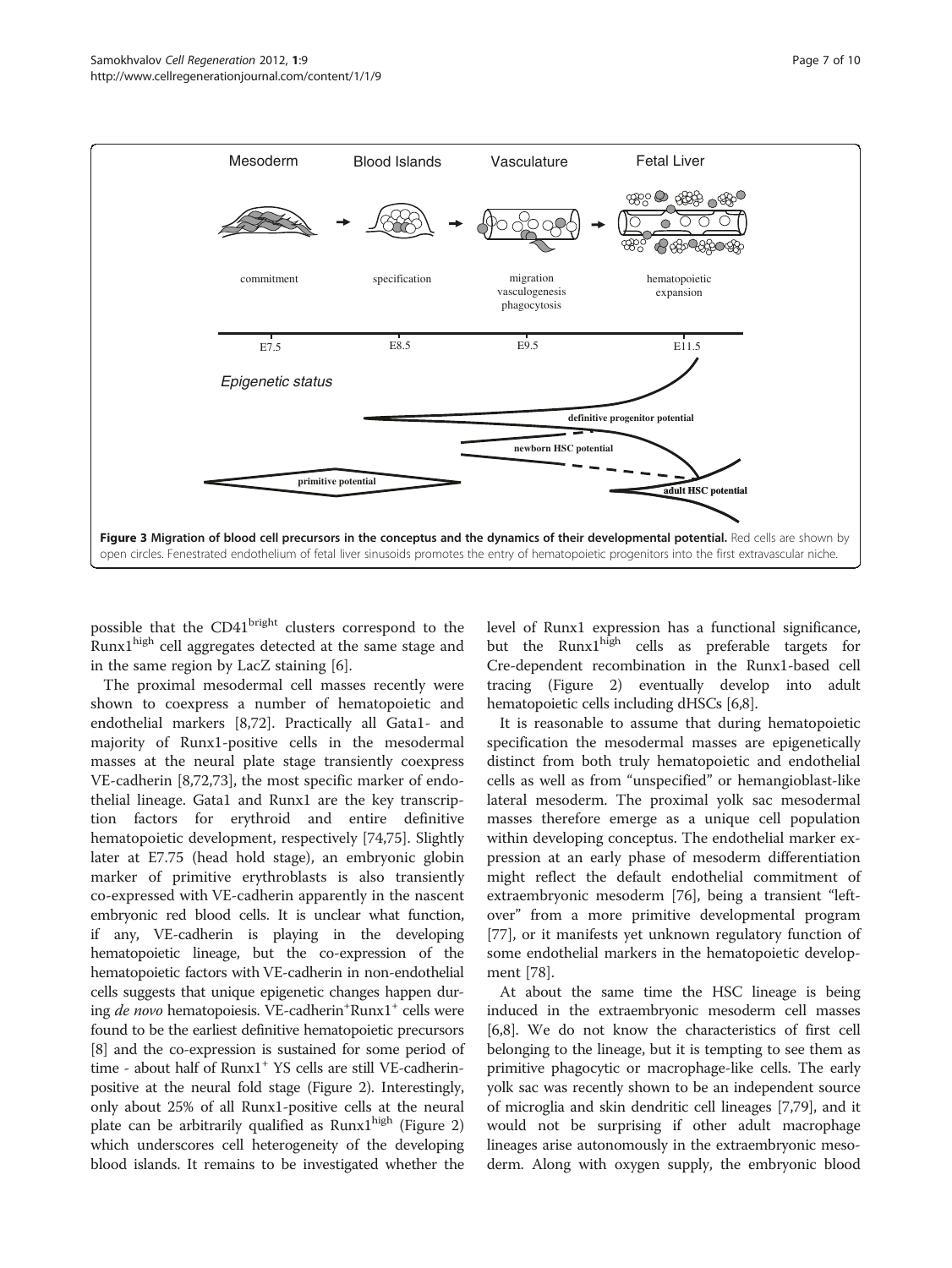<span id="page-7-0"></span>should also provide a significant number of phagocytes to clear up apoptotic cells in embryo [[80,81](#page-9-0)]. These phagocytes may emerge in blood islands as not fully functional primitive macrophages or macrophage precursors, and in contrast to the erythroblasts some of them could maintain or develop multipotentiality [\[82\]](#page-9-0). In this view, the intraaortic hemogenic clusters may reflect the process of macrophage extravasation [6] induced by such inflammatory factors as prostaglandin PGE2 [[83](#page-9-0)], which have been shown to enhance the HSC generation in the AGM region of zebra fish and may also be able to do it in mammalian embryo [[84](#page-9-0)]. Type II vasculogenesis [\[85](#page-9-0)] may be assisted by monocytes/macrophages as they are thought to be able to incorporate into endothelial layers [\[86,87](#page-9-0)].

In addition to HSC lineage cells, the progeny of the yolk sac mesodermal masses also includes some emerging hematopoietic progenitors that have a limited selfrenewal potential [\[88,89](#page-9-0)]. These progenitors may be responsible for production of definitive erythrocytes beginning from E12.0 and also involved in the in vivo production of first definitive myeloid cells.

The inability of the yolk sac cells to demonstrate the dHSC potential can be attributed to the essential immaturity of early members of the HSC lineage that arise during *de novo* hematopoiesis. In order to understand the HSC development, more attention should be directed towards the proximal extraembryonic region of the visceral yolk sac. Learning about in vivo dHSC development will be undoubtedly instrumental in the design of efficient, reproducible and safe protocols for in vitro HSC generation.

# Conclusions

Current picture of the mammalian blood development was created using methods intended for studying adult hematopoiesis. It seems that most of controversies in developmental hematology arise from the excessive reliance on measuring cell potentials rather than cells fates. Unsettled epigenetic status of early embryonic cells makes them prone to show a variety of potentials which do not reflect the actual process of hematopoietic ontogenesis. Therefore, we can hardly attribute distinct hematopoietic phenotypes of adult hematology to hematopoietic precursors in the developing conceptus. Due to overbearing cell potential research, the role of the yolk sac in creation of HSC lineage was seriously underestimated by standard cell potential assays. As shown by the cell tracing studies, the proximal mesodermal masses of yolk sac may represent a unique cell population of the single hematopoietic origin in mammals. In the new emerging picture of hematopoietic ontogenesis the AGM region, umbilical/vitelline arteries and placental vasculature are not autonomous sources of definitive hematopoiesis. Instead, they operate as

transient intravascular niches for developing HSC lineage (Figure [3\)](#page-6-0). The first extravascular niche is formed within the fetal liver which functions as the first bona fide hematopoietic organ in mammalian ontogenesis.

The efficient protocol for generating the HSC potential in vitro is unlikely to be established empirically. It is hardly the way to translate our studies into safe and reproducible clinical applications. Accepting the pivotal role of yolk sac as the single origin of adult-type hematopoiesis is the key for developing the recapitulation strategy for efficient production of dHSC in welldefined artificial microenvironment.

### Competing interests

The author declares that he has no competing interests.

Received: 2 May 2012 Accepted: 26 November 2012 Published: 20 December 2012

#### References

- 1. Bowie MB, McKnight KD, Kent DG, McCaffrey L, Hoodless PA, Eaves CJ: Hematopoietic stem cells proliferate until after birth and show a reversible phase-specific engraftment defect. J Clin Invest 2006, 116:2808–2816.
- 2. Mikkola HKA, Orkin SH: The journey of developing hematopoietic hematopoietic cells. Development 2006, 133:3733–3744.
- 3. Medvinsky A, Rybtsov S, Taoudi S: Embryonic origin of the adult hematopoietic system: advances and questions. Development 2011, 138:1017–1031.
- 4. Cumano A, Godin I: Ontogeny of the hematopoietic system. Annu Rev Immunol 2007, 25:745–785.
- 5. McGrath KE, Palis J: Hematopoiesis in the yolk sac: more than meets the eye. Exp Hematol 2005, 33:1021–1028.
- 6. Samokhvalov IM, Samokhvalova NI, Nishikawa SI: Cell tracing shows the contribution of the yolk sac to adult haematopoiesis. Nature 2007, 446:1056–1061.
- 7. Ginhoux F, Greter M, Leboeuf M, Nandi S, See P, Gokhan S, Mehler MF, Conway SJ, Ng LG, Stanley ER, Samokhvalov IM, Merad M: Fate mapping analysis reveals that adult microglia derive from primitive macrophages. Science 2010, 330:841–845.
- 8. Tanaka Y, Hayashi M, Kubota Y, Nagai H, Sheng G, Nishikawa SI, Samokhvalov IM: Early ontogenic origin of the hematopoietic stem cell lineage. Proc. Natl. Acad. Sci. USA 2012, 109:4515–4520.
- 9. Zernicka-Goetz M: Cleavage pattern and emerging asymmetry of the mouse embryo. Nat Rev Mol Cell Biol 2005, 6:919–928.
- 10. Harris RG, Herzog EL, Bruscia EM, Grove JE, Van Arnam JS, Krause DS: Lack of fusion requirement for development of bone marrow-derived epithelia. Science 2004, 305:90–93.
- 11. Anderson PA, Müller-Borer BJ, Esch GL, Coleman WB, Grisham JW, Malouf NN: Calcium signals induce liver stem cells to acquire a cardiac phenotype. Cell Cycle 2007, 6:1565–1569.
- 12. Shefer G, Wleklinski-Lee M, Yablonka-Reuveni Z: Skeletal muscle satellite cells can spontaneously enter an alternative mesenchymal pathway. J Cell Sci 2004, 117:5393–5404.
- 13. Wurmser AE, Nakashima K, Summers RG, Toni N, D'Amour KA, Lie DC, Gage FH: Cell fusion-independent differentiation of neural stem cells to the endothelial lineage. Nature 2004, 430:350–356.
- 14. Takahashi K, Yamanaka S: Induction of pluripotent stem cells from mouse embryonic and adult fibroblast cultures by defined factors. Cell 2006, 126:663–676.
- 15. Okita K, Ichisaka T, Yamanaka S: Generation of germline-competent induced pluripotent stem cells. Nature 2007, 448:313–317.
- 16. Wernig M, Meissner A, Foreman R, Brambrink T, Ku M, Hochedlinger K, Bernstein BE, Jaenisch R: In vitro reprogramming of fibroblasts into a pluripotent ES-cell-like state. Nature 2007, 448:318–324.
- 17. Gilmore AP: Anoikis. Cell Death Differ 2005, 12:1473–1477.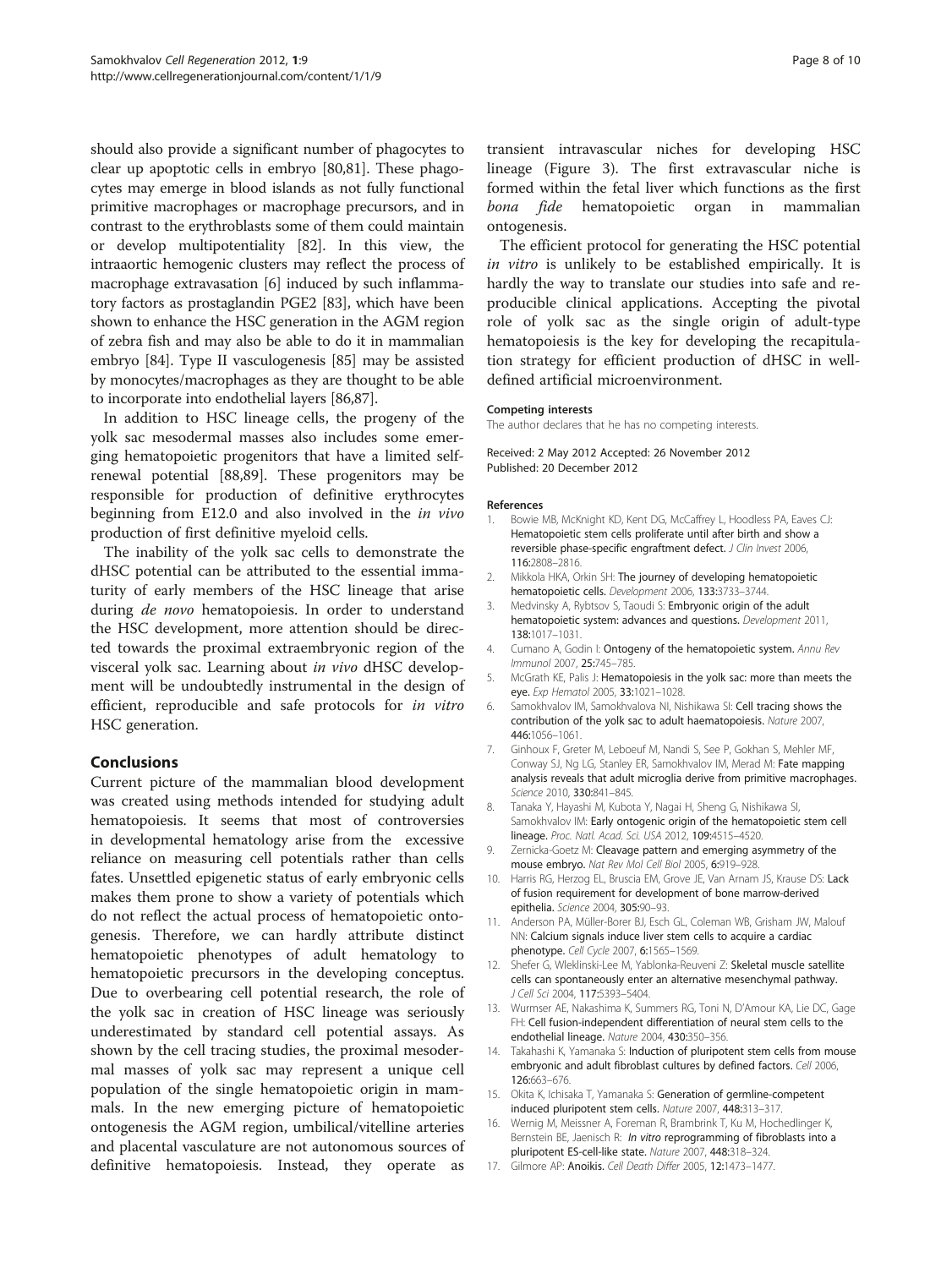- <span id="page-8-0"></span>18. Müller AM, Medvinsky AL, Strouboulis J, Grosveld F, Dzierzak E: Development of hematopoietic stem cell activity in the mouse embryo. Immunity 1994, 1:291–301.
- 19. Godin I, Garcia-Porrero JA, Dieterlen-Lievre F, Cumano A: Stem cell emergence and hemopoietic activity are incompatible in mouse intraembryonic sites. J Exp Med 1999, 190:43–52.
- 20. Palis J, Robertson S, Kennedy M, Wall C, Keller G: Development of erythroid and myeloid progenitors in the yolk sac and embryo proper of the mouse. Development 1999, 126:5073–5081.
- 21. Minot CS, Keibel F, Mall FP: Development of the blood, the vascular system and the spleen. In Manual of Human Embryology. Philadelphia: J.B. Lippincott Co., The Washington Square Press; 1912:498–534.
- 22. Dzierzak E, Speck NA: Of lineage and legacy: the development of mammalian hematopoietic stem cells. Nat Immunol 2008, 9:129–136.
- 23. Pimanda JE, Ottersbach K, Knezevic K, Kinston S, Chan WYI, Wilson NK, Landry JR, Wood AD, Kolb-Kokocinsky A, Green AR, Tannahill D, Lacaud G, Kouskoff V, Göttgens B: Gata2, Fli1, and Scl form a recursively wired generegulatory circuit during early hematopoietic development. Proc. Natl. Acad. Sci. USA 2007, 104:17692–17697.
- 24. Morrison SJ, Wandycz AM, Akashi K, Globerson A, Weissman IL: The aging of hematopoietic stem cells. Nat Med 1996, 2:1011–1016.
- 25. Akashi K, Traver D, Miyamoto T, Weissman IL: A clonogenic common myeloid progenitor that gives rise to all myeloid lineages. Nature 2000, 404:193–197.
- 26. Yilmaz ÖH, Valdez R, Theisen BK, Guo W, Ferguson DO, Wu H, Morrison SJ: Pten dependence distinguishes haematopoietic stem cells from leukaemia-initiating cells. Nature 2006, 441:475–482.
- 27. Kiel MJ, Radice GL, Morrison SJ: Lack of evidence that hematopoietic stem cells depend on N-cadherin-mediated adhesion to osteoblasts for their maintenance. Cell Stem Cell 2007, 1:204–217.
- 28. Sudo K, Ema H, Morita Y, Nakauchi H: Age-associated characteristics of murine hematopoietic stem cells. J Exp Med 2000, 192:1273–1280.
- 29. Yoder MC, Hiatt K, Mukherjee P: In vivo repopulating hematopoietic stem cells are present in the murine yolk sac at day 9.0 postcoitus. Proc. Natl. Acad. Sci. USA 1997, 94:6776–6780.
- 30. Yoder MC, Hiatt K, Dutt P, Mukherjee P, Bodine DM, Orlic D: Characterization of definitive lymphohematopoietic stem cells in the day 9 murine yolk sac. Immunity 1997, 7:335–344.
- 31. Matsuoka S, Tsuji K, Hisakawa H, Xu M, Ebihara Y, Ishii T, Sugiyama D, Manabe A, Tanaka R, Ikeda Y, Asano S, Nakahata T: Generation of definitive hematopoietic stem cells from murine early yolk sac and paraaortic splanchnopleures by aorta-gonad-mesonephros region–derived stromal cells. Blood 2001, 98:6–12.
- 32. Cumano A, Dieterlen-Lievre F, Godin I: Lymphoid potential, probed before circulation in mouse, is restricted to caudal intraembryonic splanchnopleura. Cell 1996, 86:907-916.
- 33. Cumano A, Ferraz JC, Klaine M, Di Santo JP, Godin I: Intraembryonic, but not yolk sac hematopoietic precursors, isolated before circulation, provide long-term multilineage reconstitution. Immunity 2001, 15:477–485.
- 34. Huber TL, Kouskoff V, Fehling HJ, Palis J, Keller G: Haemangioblast commitment is initiated in the primitive streak of the mouse embryo. Nature 2004, 432:625–630.
- 35. Ferkowicz MJ, Yoder MC: Blood island formation: longstanding observations and modern interpretations. Exp Hematol 2005, 33:1041–1047.
- 36. Morrison SJ, Wright DE, Cheshier SH, Weissman IL: Hematopoietic stem cells: challenges to expectations. Curr Opin Immunol 1997, 9:216–221.
- 37. Kinder SJ, Tsang TE, Quinlan GA, Hadjantonakis AK, Nagy A, Tam PPL: The orderly allocation of mesodermal cells to extraembryonic structures and the anteroposterior axis during gastrulation of the mouse embryo. Development 1999, 126:4691–4701.
- 38. Ueno H, Weissman IL: Clonal analysis of mouse development reveals a polyclonal origin for yolk sac blood islands. Dev Cell 2006, 11:519–533.
- 39. Sumner R, Crawford A, Mucenski M, Frampton J: Initiation of adult myelopoiesis can occur in the absence of c-Myb whereas subsequent development is strictly dependent on the transcription factor. Oncogene 2000, 19:3335–3342.
- 40. Kaufman MH: The atlas of mouse development. London, San Diego: Academic; 1992:128.
- 41. Kingsley PD, Malik J, Fantauzzo KA, Palis J: Yolk sac-derived primitive erythroblasts enucleate during mammalian embryogenesis. Blood 2004. 104:19–25.
- 42. Speck N, Peeters M, Dzierzak E: Development of the vertebrate hematopoietic system. In Mouse development. Patterning, morphogenesis, and organogenesis. Edited by Rossant J, Tam PPL. San Diego: Academic; 2002:191–210.
- 43. Jaffredo T, Nottingham W, Liddiard K, Bollerot K, Pouget C, de Bruijn M: From hemangioblast to hematopoietic stem cell: an endothelial connection? Exp Hematol 2005, 33:1029–1040.
- 44. Nishikawa SI, Nishikawa S, Kawamoto H, Yoshida H, Kizumoto M, Kataoka H, Katsura Y: In vitro generation of lymphohematopoietic cells from endothelial cells purified from murine embryos. Immunity 1998, 8:761–769.
- 45. Hirai H, Ogawa M, Suzuki N, Yamamoto M, Breier G, Mazda O, Imanishi J, Nishikawa SI: Hemogenic and nonhemogenic endothelium can be distinguished by the activity of fetal liver kinase (Flk)-1 promoter/ enhancer during mouse embryogenesis. Blood 2003, 101:886–893.
- 46. North TE, de Bruijn MF, Stacy T, Talebian L, Lind E, Robin C, Binder M, Dzierzak E, Speck NA: Runx1 expression marks long-term repopulating hematopoietic stem cells in the midgestation mouse embryo. Immunity 2002, 16:661–672.
- 47. Betrand JY, Giroux S, Golub R, Klaine M, Jalil A, Boucontet L, Godin I, Cumano A: Characterization of purified intraembryonic hematopoietic stem cells as a tool to define their site of origin. Proc. Natl. Acad. Sci. USA 2005, 102:134–139.
- 48. Walls JR, Coultas L, Rossant J, Henkelman RM: Three-dimensional analysis of vascular development in the mouse embryo. PLoS One 2008, 3:e2853.
- 49. North T, Gu TL, Stacy T, Wang Q, Howard L, Binder M, Marin-Padilla M, Speck NA: Cbfa2 is required for the formation of the intra-aortic hematopoietic clusters. Development 1999, 126:2563–2575.
- 50. Kissa K, Herbomel P: Blood stem cells emerge from aortic endothelium by a novel type of cell transition. Nature 2010, 464:112–116.
- 51. Starz-Gaiano M, Lehmann R: Moving towards the next generation. Mech Dev 2001, 105:5-18.
- 52. Anderson R, Copeland TK, Schöler H, Heasman J, Wylie C: The onset of germ cell migration in the mouse embryo. Mech Dev 2000, 91:61–68.
- 53. Rich IN: Primordial germ cells are capable of producing cells of the hematopoietic system in vitro. Blood 1995, 86:463-472.
- 54. Ohtaka T, Matsui Y, Obinata M: Hematopoietic development of primordial germ cell-derived mouse embryonic germ cells in culture. Biochem Biophys Res Commun 1999, 260:475–482.
- 55. Wylie C, Anderson R: Germ cells. In Mouse development. Patterning, morphogenesis, and organogenesis. Edited by Rossant J, Tam PPL. San Diego: Academic; 2002:181.
- 56. Wakayama T, Hamada K, Yamamoto M, Suda T, Iseki S: The expression of platelet endothelial cell adhesion molecule-1 in mouse primordial germ cells during their migration and early gonadal formation. Histochem Cell Biol 2003, 119:355–362.
- 57. De Felici M, Scaldaferri ML, Farini D: Adhesion molecules for mouse primordial germ cells. Front Biosci 2005, 10:542–551.
- 58. Anderson R, Fassler R, Georges-Labouesse E, Hynes RO, Bader BL, Kreidberg JA, Schaible K, Heasman J, Wylie C: Mouse primordial germ cells lacking beta1 integrins enter the germline but fail to migrate normally to the gonads. Development 1999, 126:1655–1664.
- Ara T, Nakamura Y, Egawa T, Sugiyama T, Abe K, Kishimoto T, Matsui Y, Nagasawa T: Impaired colonization of the gonads by primordial germ cells in mice lacking a chemokine, stromal cell-derived factor-1 (SDF-1). Proc. Natl. Acad. Sci. USA 2003, 100:5319–5323.
- 60. Gofflot F, Hall M, Morriss-Kay GM: Genetic patterning of the developing mouse tail at the time of posterior neuropore closure. Dev Dyn 1997, 210:431–445.
- 61. Beddington RSP: An autoradiographic analysis of the potency of embryonic ectoderm in the 8th day postimplantation mouse embryo. J Embryol Exp Morphol 1981, 64:87–104.
- 62. Beddington RPS: An autoradiographic analysis of tissue potency in different regions of the embryonic ectoderm during gastrulation in the mouse. J Embryol Exp Morphol 1982, 69:265–285.
- 63. Medvinsky A, Dzierzak E: Definitive hematopoiesis is autonomously initiated by the AGM region. Cell 1996, 86:897-906.